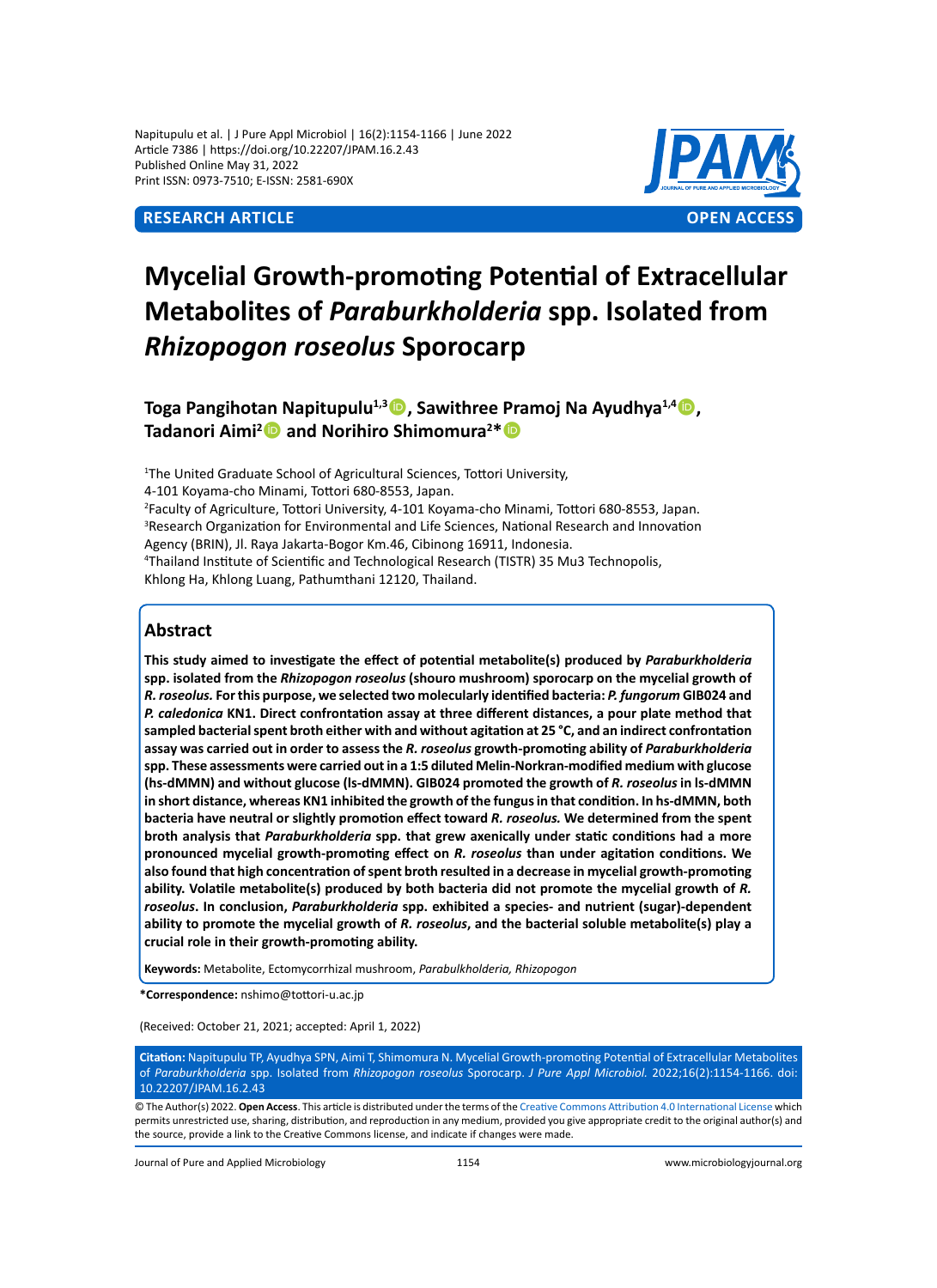#### **INTRODUCTION**

Bacterial-fungal interaction (BFI) is ubiquitous in nature and plays a crucial role in various environmental niches, contributing to the biochemical and physical processes in nature. Moreover, BFI has been exploited for centuries by humans in various sectors, including agriculture, food technology, health, forestry, and environmental protection. The symbiotic relationship between bacteria and fungi can be by mutualism, parasitism, or commensalism. In the mycorrhizal relationship, the fungus helps to promote plant growth through exchange as the photosynthetic products of the plant are provided to the fungus. However, it has been revealed that bacteria, known as mycorrhizal helper bacteria (MHB), are also involved in this symbiotic relationship between plants and fungi, thus making a tripartite symbiosis plant-fungusbacterium. $1,2$ 

The fruiting body or sporocarp is the most visible part of the fungus on which sporeproducing structures are formed. Sporocarp of ectomycorrhizal fungus harbors unique bacteria that might have roles in symbiotic relation between plant and the ectomycorrhizal fungus, yet they are relatively unexplored compared with bacteria in rhizospheric or "hypospheric" soil. In this research, bacteria have been isolated from the fruiting body of *Rhizopogon roseolus* (shouro mushroom in Japanese) and the screening for their effect on mycelial growth of the fungus have been performed.3 *R. roseolus* is an edible ectomycorrhizal fungus that is commonly associated with pine trees. Six out of 19 isolated bacteria had the potential to promote mycelial growth of *R. roseolus* according to the *in vitro* confrontation test. All these isolates were also molecularly identified. Among these bacteria, we found some bacteria belonging to the genus *Paraburkholderia*.

The genus *Paraburkholderia* has been found ubiquitously with high abundance as mycorrhizosphere bacteria and has fungophilic features,<sup>4,5</sup> but the roles of these bacteria in their fungal counterparts are not well understood. Some *Paraburkholderia* spp. isolated from *R. roseolus* sporocarp were found to promote mycelial growth of the fungus using an *in vitro* direct confrontation assay. In the mycorrhizal association, the capacity of bacteria to enhance the growth of fungal mycelia is an indication of the role of the bacteria as MHB.<sup>6</sup> However, the mode of action or agent responsible for the mycelial growth-promoting activity of these *Paraburkholderia* spp. toward the growth of *R. roseolus* mycelia is still unknown. Some studies have suggested that extracellular metabolites produced by the bacteria are responsible for the mycelial growth effect of their fungal counterparts in a mutualistic symbiosis. $7-9$ Therefore, this study aims to evaluate whether the extracellular metabolites produced by two species of *Paraburkholderia* isolates, namely *P. fungorum* and *P. caledonica*, have the potential to promote growth in *R. roseolus* mycelial growth. We will investigate the volatile and nonvolatile metabolites of the bacteria.

### **MATERIALS AND METHODS Microorganisms and media**

The *R. roseolus* strain TUFC10010 was provided by the Tottori University Fungal Culture Collection, Japan. Two bacterial isolates were employed, *Parabukholderia fungorum* GIB024 and *P. caledonica* KN1, both of which were isolated from the sporocarp of *R. roseolus* associated with *Pinus thunbergii* (Japanese black pine). The bacterial isolation, as well as molecular identification, were carried out according to Pramoj Na Ayudhya et al.3 All bacterial isolates and *R. roseolus* isolates were maintained in potato dextrose agar (PDA) and 1:5 diluted Melin-Norkrans modified medium or 1:5 MMN (with thiamine), respectively, prior to use. In the bioassay experiment, high-sugar medium (hs-dMMN) refers to 1:5 MMN (without thiamine) in the presence of glucose and low-sugar medium (ls-dMMN) refers to 1:5 MMN (without thiamine) in the absence of glucose. The composition of the MMN-based liquid media used is summarized in Table 1.

**Dual culture (direct confrontation) between the bacterial isolate and** *R. roseolus* **at various distances**

#### **Preparation of** *R. roseolus* **for dual culture assay**

Sterilized hs-dMMN and ls-dMMN with 2% agar (w/v) were used as media for the dual culture assay. One plug (0.6 cm in diameter) of the shouro mycelium (grown on 1:5 diluted MMN agar plate with 2% agar) from the active part was placed on the edge of the agar medium in the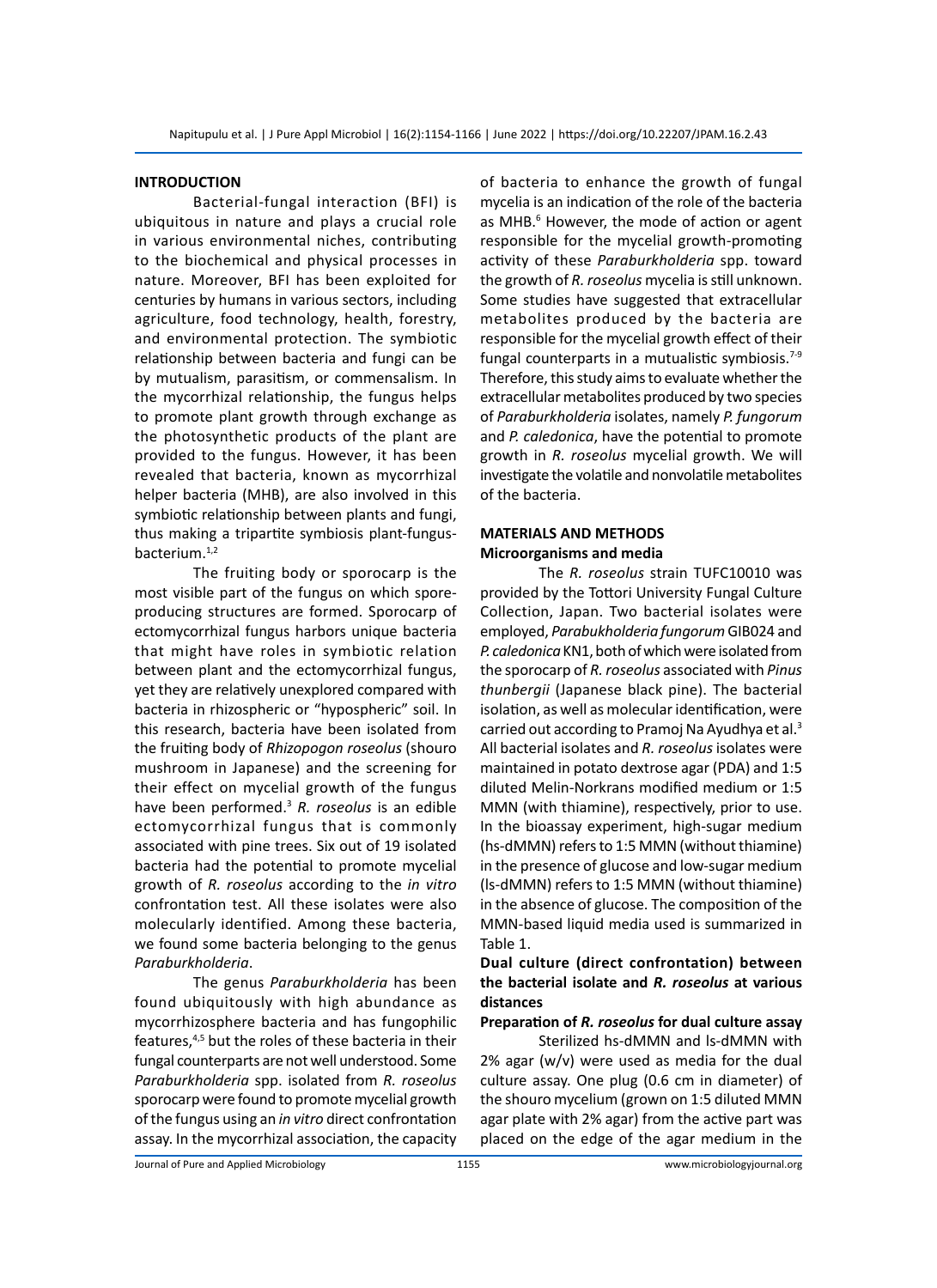Petri dish. The *R. roseolus* was incubated in a dark incubator at 25°C for one week prior to the dual culture assay.

#### **Preparation of the bacterial isolate**

One colony was picked from a bacterial plate (7-day-old in PDA) and inoculated in 50 mL of hs-dMMN liquid for 3 days in a dark incubator at 25°C without agitation. The bacterial cells were then separated from the supernatant by centrifugation at 2200  $\times$  g for 20 min. The supernatant was discarded, and NaCl 0.9% (w/v) solution was added and mixed with the bacterial cells until the  $OD_{600}$  reached approximately 0.2.

#### **Dual culture assay**

One loop of the bacterial suspension was placed at three different distances (5, 25, and 45 mm) from the active edge of one week old *R. roseolus* (Fig. 1). A 0.9% (w/v) NaCl solution was used as a control. The plates were then incubated in a dark incubator at 25°C, and mycelial elongation growth was observed weekly.

# **Investigation of the volatile metabolites of bacterial isolates toward growth of** *Rhizopogon roseolus*

#### **Preparation of** *R. roseolus* **plate**

The hs-dMMN and ls-dMMN with 2% agar were used as media for growing *R. roseolus*. One plug (0.6 cm in diameter) of *R. roseolus* mycelia (grown on hs-dMMN agar plate) from the active part was placed at the center of the agar medium in a nine-centimeter Petri dish. *R. roseolus* was incubated in a dark incubator at 25°C for one week prior to the dual culture assay.

#### **Preparation of the bacterial isolate plates**

Similar to the *R. roseolus* plate, the hs-dMMN and ls-dMMN with 2% agar were used as media to inoculate the bacterial isolate. One colony was picked from the bacterial plate (in PDA) and inoculated in 50 mL of hs-dMMN (without thiamine) liquid medium in the presence of glucose for 3 days in a dark incubator at 25°C without agitation. Further, 30 µL of each bacterial suspension broth was inoculated into the agar plate (pH before wet sterilization was maintained at  $6 \pm 0.1$ ). For the control, uninoculated liquid medium was spread onto the agar medium. The bacterial isolates were maintained in a dark chamber at 25°C for three days.

#### **Indirect contact between the** *R. roseolus* **and bacteria**

Indirect contact was applied to investigate the effect of volatile metabolites produced by bacteria on the mycelial growth of *R. roseolus*. The lids of both the bacterial and *R. roseolus* plates were removed, and the *R. roseolus* plate was inverted and placed on top of the bacterial plate (Fig. 6C). *R. roseolus* grown in hs-dMMN was placed on top of a bacterial isolate grown in hs-dMMN; *R. roseolus* grown in ls-dMMN was placed on top of the bacterial isolate grown in ls-dMMN. The control of the bacterial plate was also placed beneath the *R. roseolus* plate. The two plate bases were then sealed with a double layer of Parafilm®. The plates were maintained at 25°C in a dark chamber. A sterile agar plate without bacterial inoculation was used as a control. The diameter of *R. roseolus* was measured every five days after bacterial inoculation for 35 days of incubation.

### **Investigation of the axenic soluble metabolites of bacterial isolates toward growth of** *R. roseolus* **Preparation of bacterial spent broth**

The pour plate method was used to investigate the effect of extracellular metabolites produced by bacteria under axenic conditions on the mycelial growth of *R. roseolus*. Initially, one colony was picked from a bacterial plate (7-dayold in PDA) and inoculated in 50 mL of hs-dMMN for 3 days in a dark incubator at 25°C without agitation. Further, 10 µL of bacterial suspensions of GIB024 and KN1 were inoculated in two different liquid media, hs-dMMN and ls-dMMN (pH before wet sterilization was maintained at 6 ± 0.1). The bacterial isolates were maintained in a dark chamber at 25°C without agitation (S) and with agitation at 80 rpm (R) for 3 days. Detailed information on the spent broth conditions is presented in Table 2. The bacterial cells were then separated from the liquid broth by centrifugation at 2200  $\times$  g for 40 min. The supernatant was then filtered aseptically through Minisart® 0.45 µm filter paper, followed by Acrodisc® 0.1 µm filter paper and collected in sterile falcon tubes as bacterial spent broth for further assays.

#### **Pour plate method**

As with bacteria, we used two different agar media for *R. roseolus*, hs-dMMN and ls-dMMN (pH before wet sterilization was maintained at 6

Journal of Pure and Applied Microbiology 1156 www.microbiologyjournal.org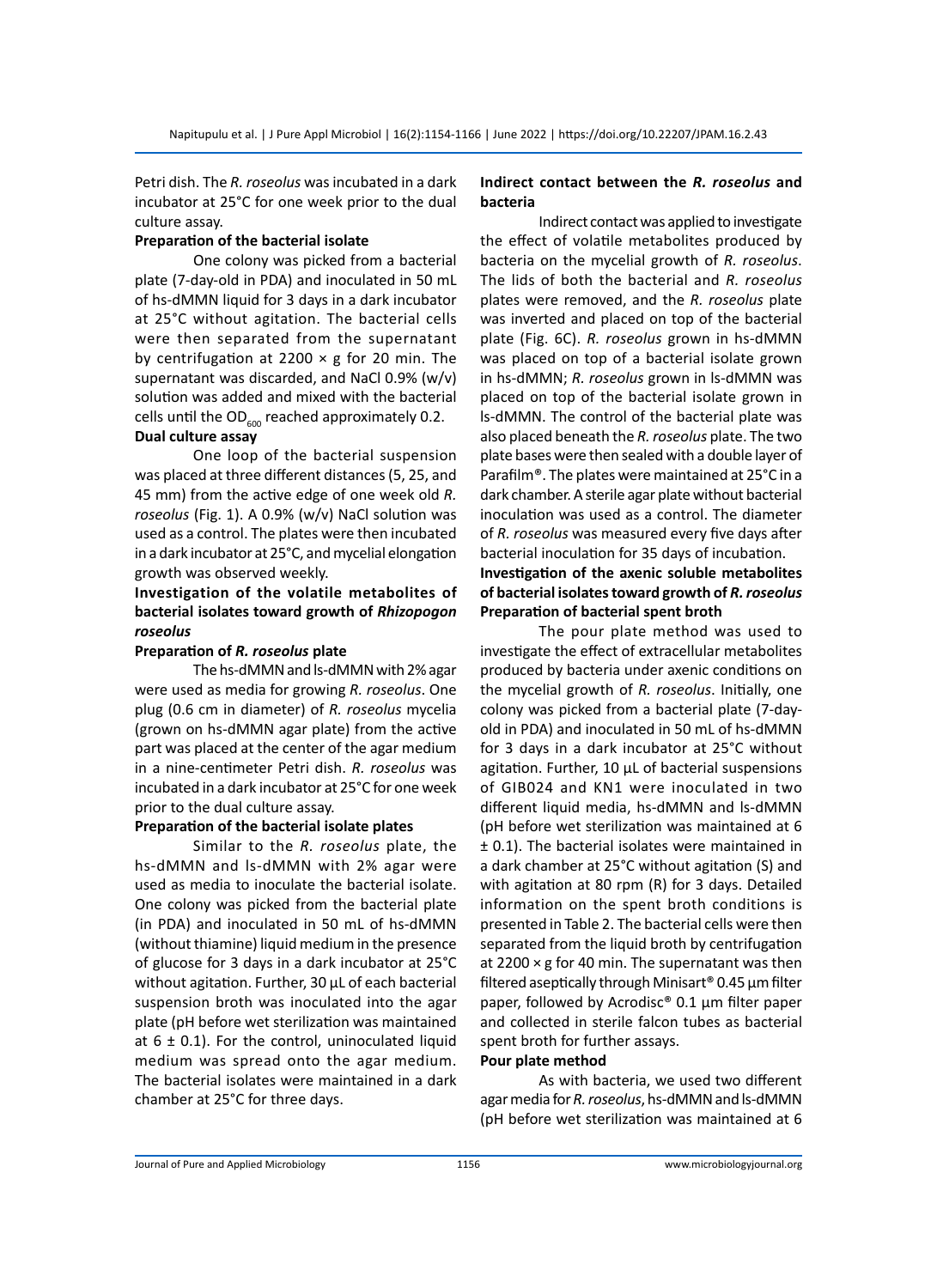± 0.1). Approximately 10%, 20%, and 30% (v/v) of the bacterial spent broth was added to warm hsdMMN or ls-dMMN agar medium in a 9 cm Petri dish until a total volume of 15 mL was reached and then mixed slowly. The bacterial spent broth from the hs-dMMN liquid medium was added to warm hs-dMMN agar medium, while the bacterial spent broth from bacteria grown in ls-dMMN liquid medium was added to warm ls-dMMN agar medium. For control, instead of the bacterial spent broth, uninoculated hs-dMMN or ls-dMMN were added to warm hs-dMMN and ls-dMMN agar media, respectively. The amount of agar in the Petri dish for each concentration of spent broth was maintained at 2% (w/v). After the agar media solidified, one plug (0.6 cm in diameter) of *R. roseolus* mycelia (grown on hs-dMMN agar plate) from the actively growing edge was placed

on the center of the agar medium in the Petri dish and sealed with Parafilm®. The Petri dish was incubated in a dark chamber at 25°C, and the mycelial diameter was observed after 14 days. The percentage of mycelial growth was calculated as [(diameter of *R. roseolus* with spent broth diameter of *R. roseolus* in control)/ diameter of *R. roseolus* in control] × 100%.

# **Statistical analysis**

All the procedures for the dual culture assay, pour plate assay, and indirect confrontation assay were repeated in triplicate. Statistical analysis of dual culture data was performed through Dunnett's multiple comparisons test (one-way ANOVA) between control and bacterial test. Statistical analysis of effect of bacterial spent broth (pour plate assay) was performed through unpaired t test between GIB024 and

| Table 1. Chemical and quantity composition of Melin-Norkrans modified medium |
|------------------------------------------------------------------------------|
| (MMN)-based liquid media for culture maintaining and bioassay in this study  |

| Chemical composition                                                | 1:5 MMN          | hs-dMMN          | ls-dMMN          |
|---------------------------------------------------------------------|------------------|------------------|------------------|
| Malt extract                                                        | 1 <sub>g</sub>   | 1g               | 1 <sub>g</sub>   |
| Glucose                                                             | 2g               | 2g               |                  |
| $(NH_a)$ <sub>2</sub> HPO <sub>4</sub>                              | $0.05$ g         | $0.05$ g         | 0.05 g           |
| KH,PO                                                               | 0.1 <sub>g</sub> | 0.1 <sub>g</sub> | 0.1 <sub>g</sub> |
| $MgSOa$ .7H <sub>2</sub> O                                          | $0.03$ g         | $0.03$ g         | 0.03 g           |
| NaCl                                                                | 5 mg             | 5 mg             | 5 mg             |
| CaCl <sub>2</sub>                                                   | 10 <sub>mg</sub> | 10 <sub>mg</sub> | 10 <sub>mg</sub> |
| Thiamine hydrochloride                                              | $20 \mu g$       |                  |                  |
| FeCl <sub>3</sub> .6H <sub>2</sub> O 1% (w/v in<br>deionized water) | $0.24$ mL        | $0.24$ mL        | $0.24$ mL        |
| Dejonized water                                                     | 999 mL           | 999 mL           | 999 mL           |



**Fig. 1.** Schematic figures of the design experiment of dual culture assay between *R. roseolus* and bacterial isolate in a petri dish (ø 8.5 cm). One loop of bacterial suspension (BS) with OD600 ≈ 0.2 was cycled around the edge of actively growing one-week *R. roseolus* mycelial colony (S) in three different distances: 5 (A), 25 (B), and 45 mm (C).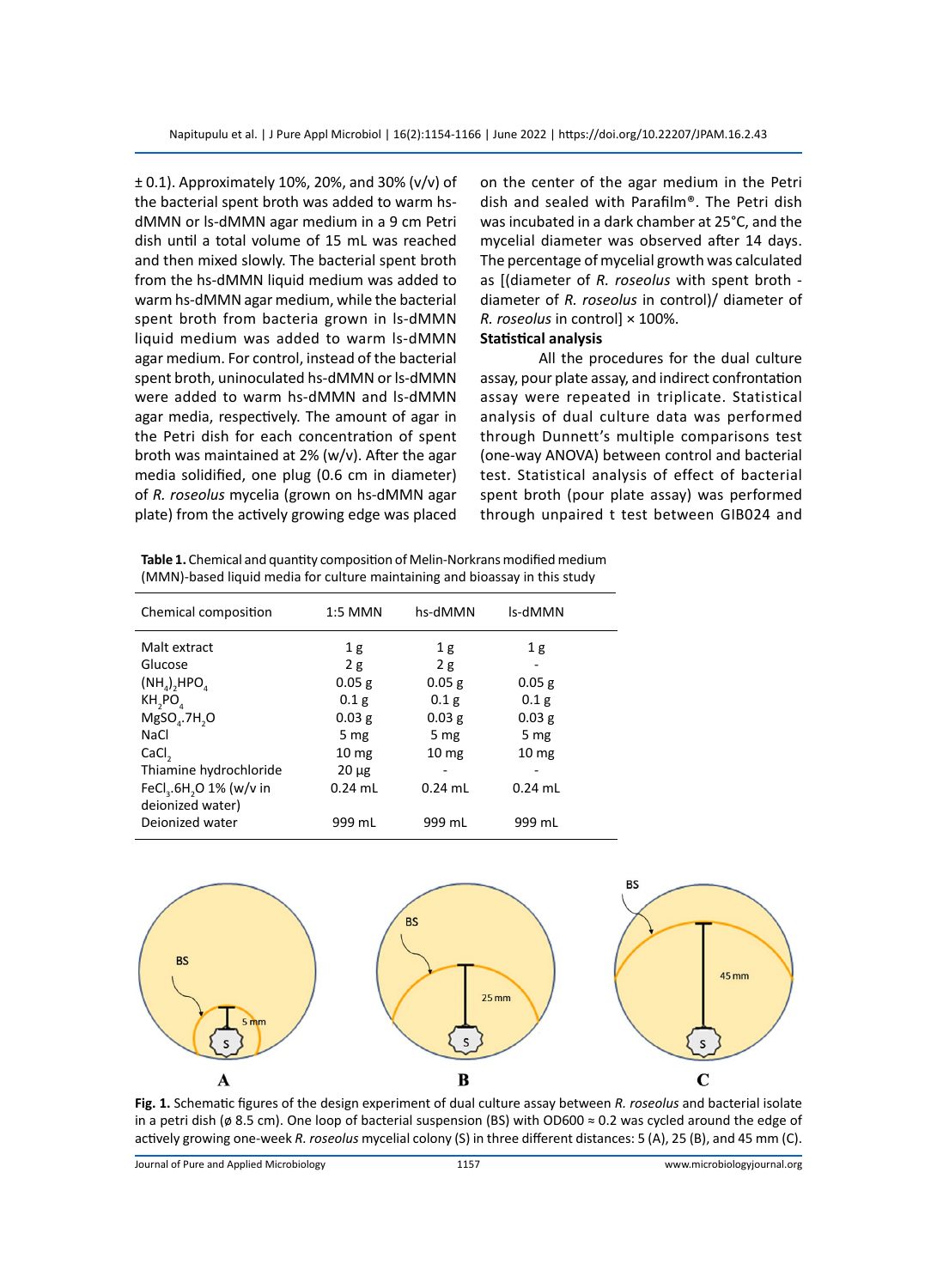

**Fig. 2.** Weekly observation (x-axis in day) of *R. roseolus* mycelial length (y-axis in cm) in dual culture plate with bacterial isolates (GIB024 in square, KN1 in up-pointing triangle, NaCl 0.9% (w/v) solution as control in circle) at various distance (5, 25, and 45 mm) from the edge of one-week actively growing *R. roseolus* mycelium. The assay was carried out in two agar plate types, 1:5 MMN with glucose (hs-dMMN) and without glucose (ls-dMMN). Dotted line (---) marks the distance between bacterial line and the initial apical tip of one-week *R. roseolus* mycelia (see BS in Fig. 1). Statistical analysis of the data was performed through Dunnett's multiple comparisons test (one-way ANOVA) between control and bacterial test, the asterisk sign indicates the summary of the comparison test, \* (P < 0.05). Without asterisk sign means not significantly different (P > 0.05).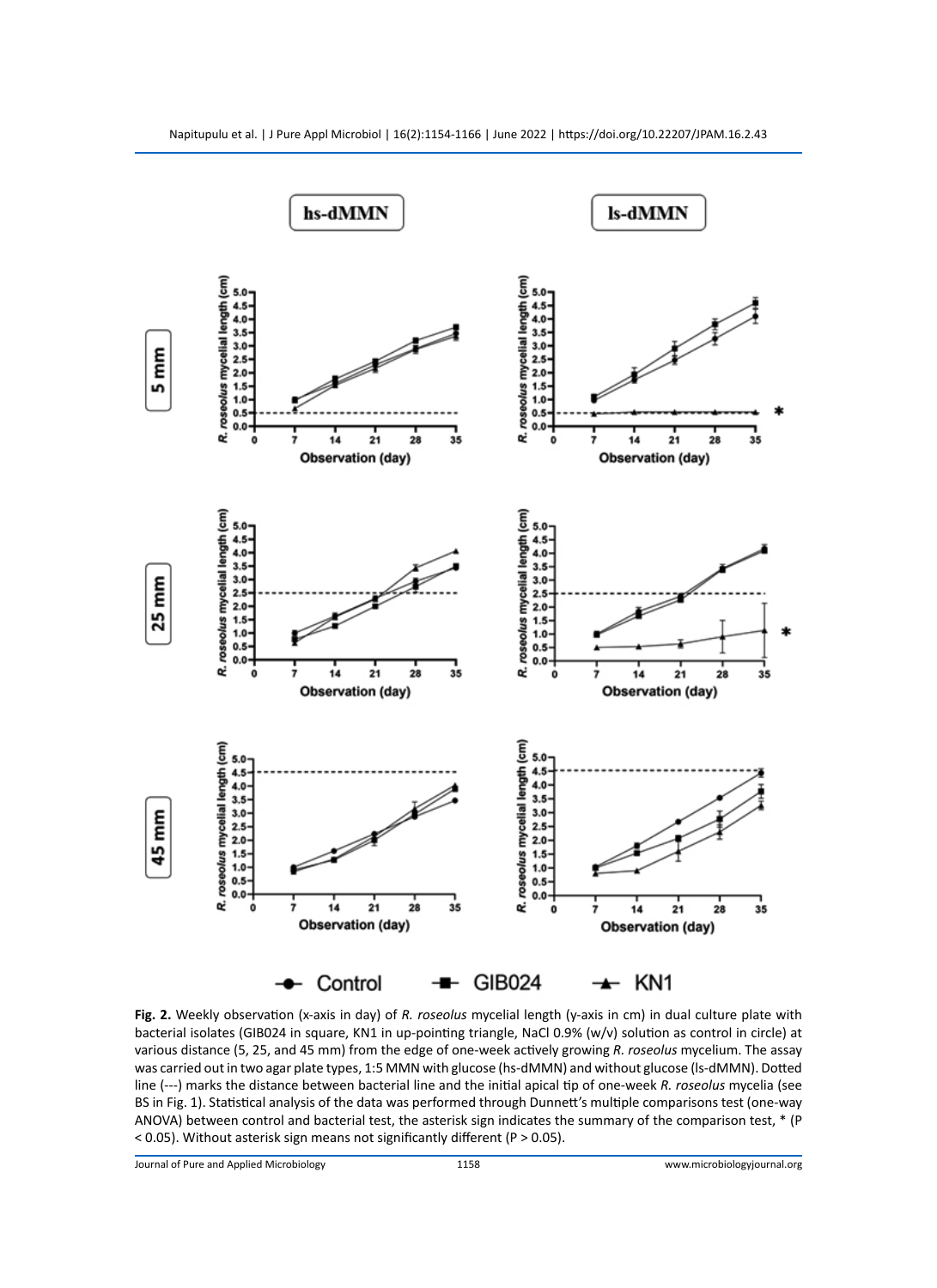KN1. Statistical analysis of indirect confrontation data was performed through Tukey's multiple comparisons test (two-way ANOVA). For figure that contained statistical analysis data, the asterisk sign, indicates the summary of the comparison test, is stated in each figure legend. Without asterisk sign or ns means not significantly different ( $P > 0.05$ ). All data and illustrations were processed using GraphPad Prism software version 9.2.0.

#### **RESULTS**

#### *Paraburkholderia***-***R. roseolus* **in dual culture interaction**

The interaction between *R. roseolus* and the bacterial isolates in the direct confrontation assay depended on the distance between the tip of *R. roseolus* mycelium and the bacterial line in

**Table 2.** Conditions for investigating the ability of crude bacterial spent broth toward growth of *R. roseolus* via pour plate method. The bacterial spent broth was added to the warm agar medium for *R. roseolus* in three concentrations: 10%, 20%, and 30% (v/v)

| Condition | Agitation     | <b>Bacterial spent</b><br>broth medium | R. roseolus<br>medium |
|-----------|---------------|----------------------------------------|-----------------------|
| S Is-dMMN | Static        | ls-dMMN                                | ls-dMMN               |
| S hs-dMMN | <b>80 RPM</b> | hs-dMMN                                | hs-dMMN               |
| R Is-dMMN | Static        | ls-dMMN                                | ls-dMMN               |
| R hs-dMMN | 80 RPM        | hs-dMMN                                | hs-dMMN               |

both hs-dMMN and ls-dMMN agar media (Fig. 2; the appearance of the dual culture plate is shown in Fig. 3). We extended the period of incubation and post-bacterial inoculation observation until 35 days because the fungal plug was initially put on the edge of the Petri dish, thus allowing enough space and time for fungal mycelia to reach the farthest edge of the Petri dish (diameter of petri dish is 9.0 cm). Based on our observation, after 35 days of bacterial inoculation, the fungal mycelia were able to elongate maximally 4.5 cm from the initial point of mycelial active edge (day 0 postbacterial inoculation). We also observed that each strain of bacteria promoted *R. roseolus* mycelial growth differently. GIB024 promoted the growth of *R. roseolus* at shorter distances, particularly in low sugar medium, whereas KN1 inhibited the growth of the fungus in that medium. Instead, KN1 increased the mycelial growth of *R. roseolus* at long distances in a high sugar medium.

The shortest distance (5 mm) facilitated immediate contact between the bacterial colony and the actively growing mycelial tip of *R. roseolus*. Under these conditions, distinct interactions were observed. In ls-dMMN, GIB024 promoted fungal growth at a distance of 5 mm. However, the promoting effect decreased at a further distance between the bacterium and the fungus (at 25 mm), or even showed an inhibitory effect (at 45 mm). On the other hand, in ls-dMMN, KN1 inhibited



**Fig. 3.** Thirty-five-day-old post-bacterial inoculation of dual culture plates of *R. roseolus* mycelium with two bacterial isolates (GIB024 = *P. fungorum,* KN1 = *P. caledonica,* C = Monoculture of *R. roseolus*) at various distances, 5, 25, and 45 mm from the edge of one-week *R. roseolus* mycelia. The assay was done in two agar plate types, (A) 1:5 MMN with glucose (hs-dMMN) and (B) without glucose (ls-dMMN).

Journal of Pure and Applied Microbiology 1159 www.microbiologyjournal.org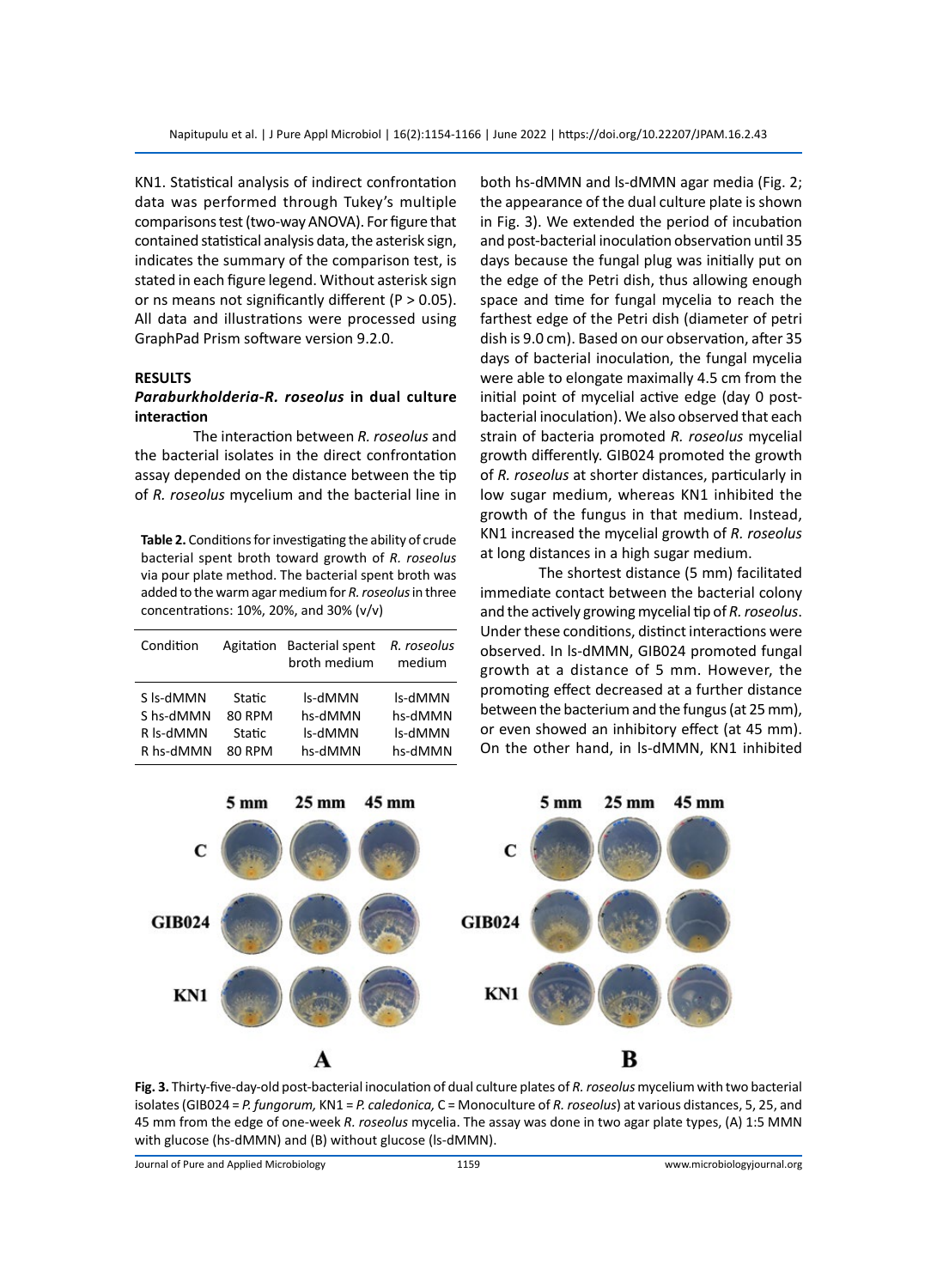the growth of the fungus at the shortest distance (5 mm), thus making the mycelia of *R. roseolus* unable to cross the bacterial colony line (Fig. 2). However, the antifungal effect decreased with increasing distance between the bacterium and fungus. These findings suggest that metabolites produced by *R. roseolus* itself might trigger the KN1 of toxic metabolite(s) that inhibit fungal growth in such low sugar environments. In hsdMMN however, KN1 slightly promoted *R. roseolus* growth at the shortest distance (5 mm), while GIB024 had a neutral effect on fungal growth. At a distance of 25 mm, the promoting effect of KN1 increased, but it decreased at a distance of 45 mm. In hs-dMMN, GIB024 slightly promoted the growth of *R. roseolus* at a distance of 25 mm,



**Fig. 4.** Effect of two bacterial spent broths of *Paraburkholderia* species (GIB024 in circle and KN1 in square) toward the growth of *R. roseolus* through pour plate method. The spent broth was added to the *R. roseolus* medium in three concentrations: 10%, 20%, and 30%. The spent broth was obtained by growing bacteria in various fermentation conditions by manipulating the sugar concentration (1:5 MMN with glucose [hs-dMMN] and without glucose [lsdMMN]) and agitation condition (S= static condition, R= with agitation 80 RPM). The influence of bacterial spent broth concentration of GIB024 and KN1 toward growth percentage of *R. roseolus* mycelia through pour plate assay is plotted in (A) bacteria grown in S ls-dMMN condition; (B) bacteria grown in S hs-dMMN condition; (C) bacteria grown in R ls-dMMN condition; (D) bacteria grown in R hs-dMMN condition. The dotted line (---) marks the growth percentage of the control (100%), growth percentage of *R. roseolus* below the line indicates inhibition effect of the bacterial spent broth. Statistical analysis of the data was performed through unpaired t test between GIB024 and KN1, the asterisk sign indicates the summary of the comparison test, \* (P < 0.05). Without asterisk sign means not significantly different ( $P > 0.05$ ).

Journal of Pure and Applied Microbiology 1160 www.microbiologyjournal.org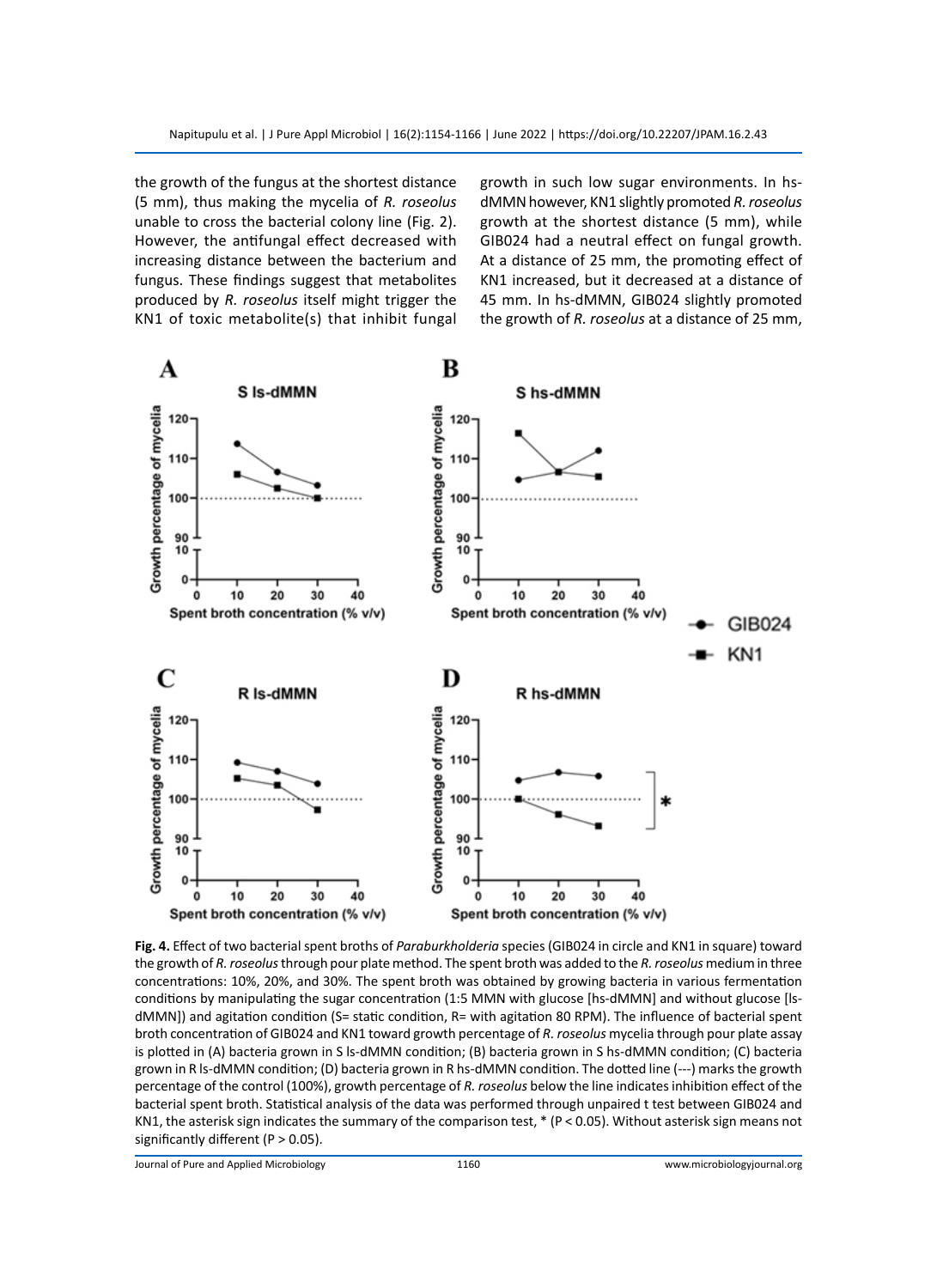

**Fig. 5.** The appearance of 14-day-old mycelial colonies of *R. roseolus* grown in hs-dMMN (1:5 MMN with glucose) with addition of 10% and 30% v/v bacterial spent broth that grown in S ls-dMMN (1:5 MMN with glucose and without agitation condition) for 3 days, in dark chamber at 25°C. The control plate contained hs-dMMN only (uninoculated broth), without the addition of bacterial spent broth. The fungal colony size of control plates is smaller than plates with the bacterial spent broth, indicated the presence of mycelial-growth metabolite(s) in the bacterial spent broth of GIB024 as well as KN1.



**Fig. 6.** Indirect confrontation of bacterial isolates, GIB024 and KN1, toward the growth of *R. roseolus* mycelia in a closed system 10 days post-confrontation. The nutrient scenario variation was applied on the assay. (A) both *R. roseolus* and bacteria were grown in hs-dMMN. (B) both *R. roseolus* and bacteria were grown in ls-dMMN. (C) a representative Figure to describe the design of plate petri dish for the indirect confrontation assay, showing the separated position of *R. roseolus* mycelial colony in agar medium (above part) as well as the bacterial colony in agar medium (below part). Statistical analysis of the data was performed through Tukey's multiple comparisons test (twoway ANOVA), the asterisk sign indicates the summary of the comparison test,  $**$  (P < 0.005), ns = not significant.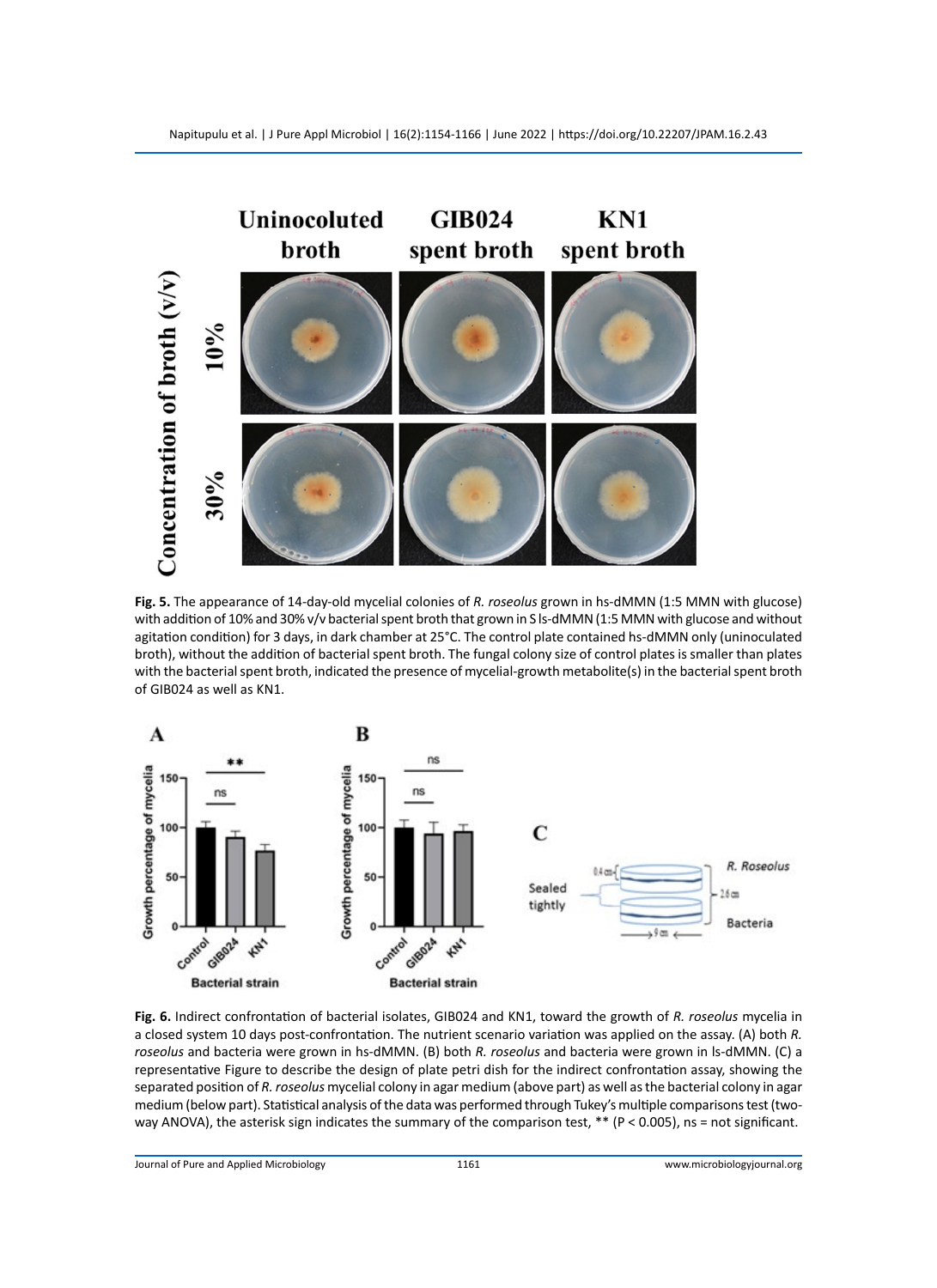but this effect decreased with increasing distance between the bacterium and the fungus.

#### **Mycelial growth promoting ability of the bacterial spent broth**

Extracellular metabolites produced by the bacteria that accumulate in the bacterial spent broth potently promote the mycelial growth of *R. roseolus*. The spent broth mixture with the growth medium increased the diameter of colonies of the fungus mycelia. The spent broth was added to the medium at three different concentrations: 10%, 20%, and 30% (Fig. 4A-D). However, various fermentation conditions, such as the presence of additional glucose (sugar) in the fermentation media and agitation during the fermentation period affected the bacteria to produce spent broth with various positive effects toward the growth of *R. roseolus*. Spent broth of GIB024 grown in low sugar medium had a greater ability to promote the growth of *R. roseolus* than that grown in high sugar medium (Fig. 4A). On the other hand, the other bacterium, KN1, preferred high sugar medium to produce growth factors for *R. roseolus* mycelial growth (Fig. 4B). This tendency agrees with the dual culture assay (Fig. 1), where GIB024 promoted *R. roseolus* growth in ls-dMMN and KN1 in hs-dMMN. Agitation conditions during bacterial fermentation also influence the ability of bacteria to produce mycelial growth factors. Bacteria grown under static conditions in both types of media were more effective in producing mycelial growth-promoting metabolites than with agitation.

A lower concentration of the spent broth was more effective in increasing the growth of *R. roseolus* mycelia. According to the bioassay, supplementation of 10% (v/v) of KN1 bacterial spent broth grown in high sugar medium under static conditions provided the highest *R. roseolus*promoting ability among other bacterial spent broth conditions (Fig. 4B, the appearance of the colony is shown in Fig. 5). However, the addition of KN1 to *R. roseolus* medium resulted in a decrease in *R. roseolus* growth (Fig. 4C and Fig. 4D). For most fermentation conditions, particularly in low sugar media, for each bacterium, the spent broth concentration added to the plate was negatively correlated with the growth promoting ability of R. roseolus mycelium (R<sup>2</sup> > 0.8; negative 1/ slope; see Table 3). An exception to this is GIB024, which when grown in high sugar medium both in static and agitated conditions, showed positive correlation and no correlation, respectively, toward *R. roseolus* mycelium growth.

## **Indirect confrontation assay between** *Rhizopogon roseolus* **and bacterial isolates**

Volatile compounds produced by the bacteria through indirect confrontation had neutral and inhibitory effects on the growth of *R. roseolus*, depending on the bacterial nutrient medium condition. In high sugar media, the volatile compounds produced by the bacteria had a neutral effect on the growth of *R. roseolus* (Fig. 6A). On the other hand, gas metabolites released by the bacteria that grew in low sugar media showed variability in the growth of *R. roseolus* (Fig. 6B). GIB024 inoculated in low sugar medium had a neutral effect, whereas KNI in the same medium inhibited the growth of *R. roseolus*. These findings agreed with the direct confrontation assay (Fig. 1), in which KN1 inoculated in low sugar media at various distances from the mycelia apical tip inhibited the growth of *R. roseolus*, including the farthest distance of 45 mm, which resembled the indirect confrontation assay condition.

#### **DISCUSSION**

The growth of *R. roseolus*, as the impact of confrontation with *Paraburkholderia* spp., depended on the media (presence of excess

**Table 3.** The parameter of the best fit values as well as the goodness of fit as the effect of two bacterial spent broths of *Paraburkholderia* species (GIB024 and KN1) toward the growth of *R. roseolus* through pour plate method

| S Is-dMMN<br>Parameter                   |           | S hs-dMMN |        |           | R ls-dMMN |                 | R hs-dMMN |                             |
|------------------------------------------|-----------|-----------|--------|-----------|-----------|-----------------|-----------|-----------------------------|
|                                          | GIB024    | KN1       | GIB024 | KN1       | GIB024    | KN <sub>1</sub> | GIB024    | KN1                         |
| $1/$ slope                               | $-0.5215$ | $-0.2990$ | 0.3690 | $-0.5485$ | $-0.2690$ | $-0.3980$       | 0.0545    | $-0.3400$                   |
| $R^2$                                    | 0.9595    | 0.9904    | 0.9317 | 0.8290    | 0.9895    | 0.9022          | 0.2906    | 0.9939                      |
| Journal of Pure and Applied Microbiology |           |           |        | 1162      |           |                 |           | www.microbiologyjournal.org |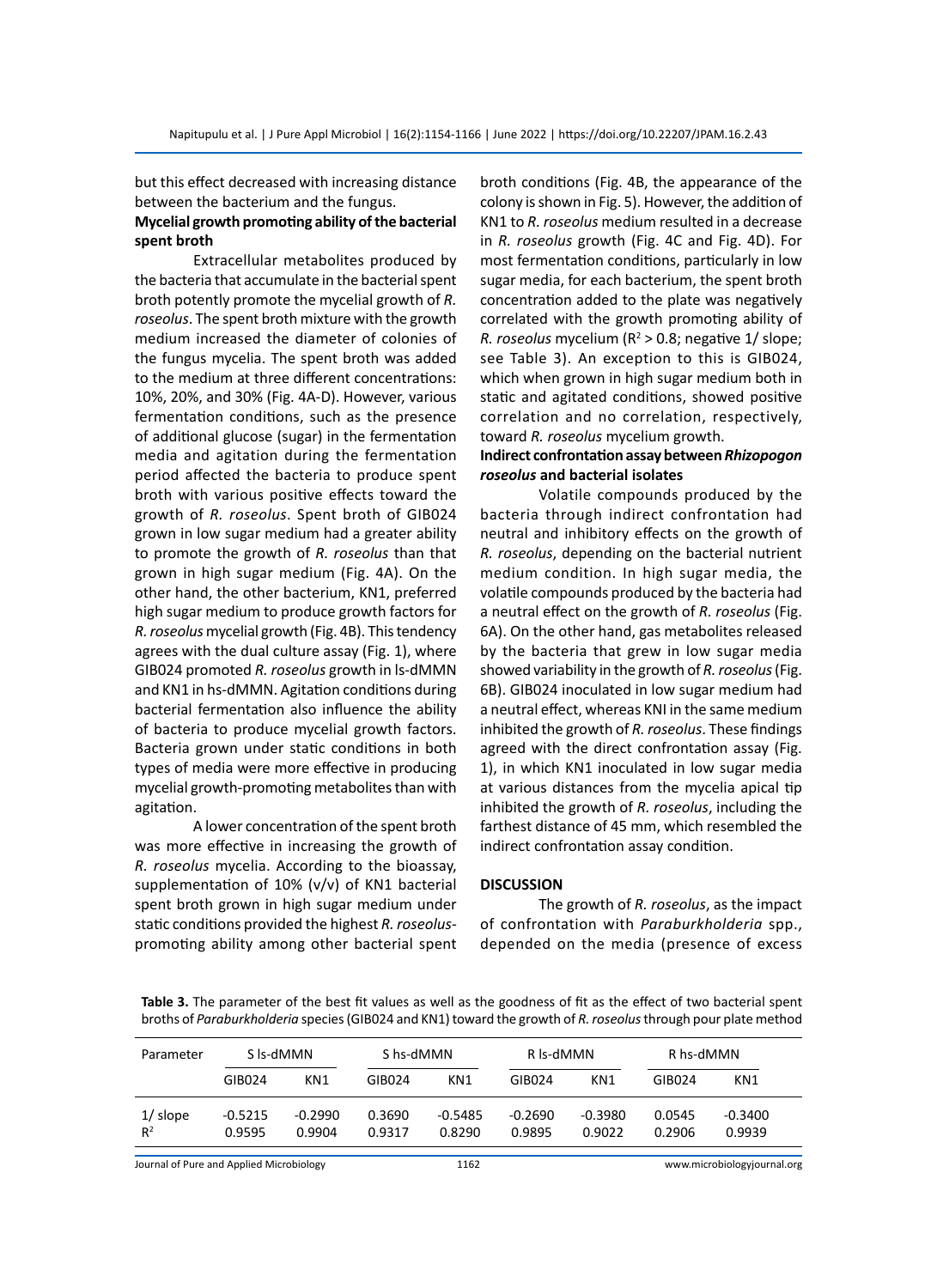carbon source, in this case glucose), bacterial strain, and distance between *R. roseolus* and the bacteria. Nutrient availability has been acknowledged as one of the main factors in BFI determining the inhibiting or promoting effect on the fungal growth.<sup>10</sup> Among the various macro- and micro-nutrients, carbon and nitrogen sources are the two major sources that play a major role in the effect of nutrient status on the BFI. $11$  The quality and quantity of carbon sources have an impact on the interaction between fungi and bacteria, either mutualistically or parasitically. The type of carbon source has been found to determine the selectivity of bacteria toward fungal partners. One example is oxalotrophic bacteria in the soil ecosystem that uses oxalic acid released by certain soil fungi as chemoattractants and as a carbon source, thus shaping the microbial community around the mycorrhizosphere.<sup>12</sup> The amount of sugar in the zone of the bacterial-fungal interface can determine whether a positive or negative interaction will occur. Our findings suggest that this phenomenon was also observed during the interaction between *Paraburkholderia* spp. and *R. roseolus*, although it is also strain dependent. For BFIs that prefer low sugar conditions, the stress gradient hypothesis (SGH) condition has been raised, particularly in the marginal soil condition with limited major nutrients and an abundance of recalcitrant compounds.<sup>13</sup> Furthermore, antimicrobial agents are sometimes observed to be released by microbes involved in SGH conditions, when carbon sources are abundant.

The interaction between *R. roseolus* and *Paraburkholderia* is also influenced by physical factors, such as the distance between bacteria and mycelial apex of the fungus. In our study, a short distance, that allowed immediate contact between fungal mycelia and bacterial colonies on the surface of the agar, was more beneficial for GIB024 than KN1, suggesting the role of bacterial biofilm or endobacteria feature mechanism of this bacterium toward *R. roseolus* mycelia. The distance between bacteria and the apical tip of the fungal mycelia also influences the distribution of either soluble metabolites released by the bacteria through the agar pores or the volatile compounds emitted in the interface beyond the agar surface. Since the movement of the non-volatile metabolites through the agar relies mostly on the passive diffusion mechanism, which depends on the molecular weight of the metabolites produced by the bacteria, highmolecular-weight biomolecules, for example, will reach the mycelial tip for a longer time than a low molecular weight compound. In addition, the agar pore size can be a significant barrier to the movement of high molecular weight compounds.

The interaction between bacteria and fungi is species-dependent. Although both of our bacterial isolates belong to the same genus, *Paraburkholderia*, their characteristics through interaction with *R. roseolus* and utilization of nutrients in the environment media are varied. A taxonomic and biochemical characteristic comparison of these two bacteria, formerly both belonging to the clade of *Burkholderia,* showed that *P. caledonica* has higher sugar-utilization ability than *P. fungorum*, but lacks enzymatic activity compared to *P. fungorum*. 14 Consistent with the direct confrontation and pour plate assays, *P. caledonica* KN1 was shown to increase the growth of *R. roseolus* mycelium in high sugar conditions, and inhibited fungal growth in low sugar medium through the production of toxic soluble and volatile metabolites. The phenomenon of species- or strain-dependent interactions with fungi has been widely reported in various environmental niches, as well as for various functional interactions.<sup>15,16</sup> In the mushroom field, several strains of *Pseudomonas putida* isolated from soil samples from some mushroom farms showed variability in the mushroom growthpromoting ability toward *Agaricus bisporus*. 17 The intraspecies variation tendency of not only bacteria but also other kingdoms are caused by genetic and epigenetic factors. From an ecological and evolutionary perspective, this variation strategy is used as a mechanism for maintaining survivability under several environmental conditions that are sometimes unfavorable<sup>18</sup>

Bacterial extracellular metabolites, particularly non-volatile metabolites, contribute to the growth of *R. roseolus*. Although the fermentation conditions varied, bacterial spent broth of both bacterial strains, GIB024 and KN1, showed a positive mycelial growthpromoting effect. The bioassay of spent broth of these bacteria was correlated with the direct confrontation assay on agar plates under various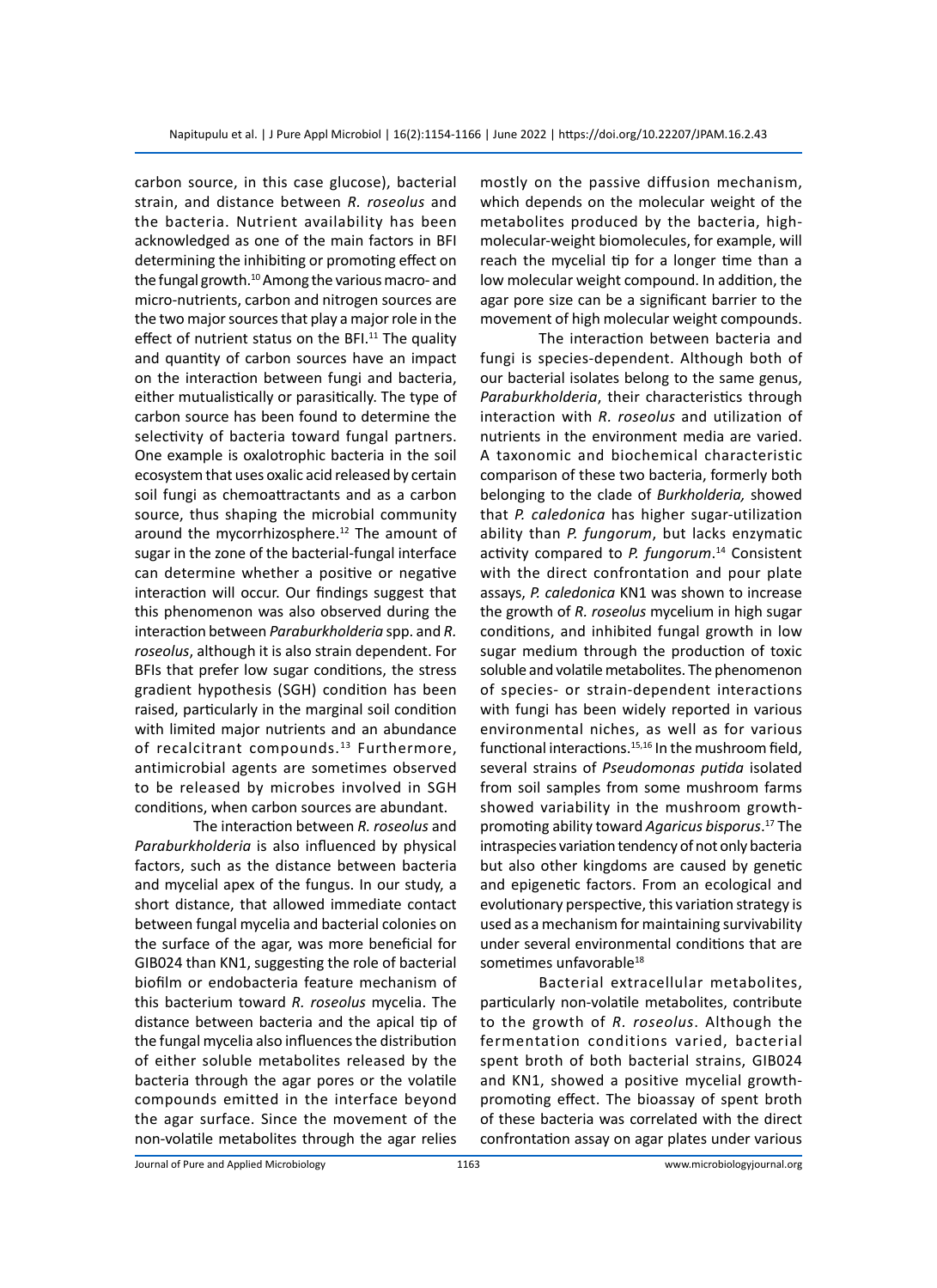scenarios. The mechanism by which bacteria promote the growth of fungal counterparts in a mutualistic symbiotic relationship has been thoroughly studied. Some proposed mechanisms, include direct mechanisms, such as releasing specific or general growth factors and facilitating important and crucial nutrients to the fungi. An indirect mechanism through the inhibition of fungal enemies has also been suggested. Several metabolites produced by bacteria that positively impact the growth of saprophytic as well as mycorrhizal fungi have been identified and characterized. A MHB, Streptomyces strain Ach 505, was reported to produce the soluble metabolite auxofuran, which specifically increased the growth of the ectomycorrhizal fungus *Amanita muscaria.*<sup>7</sup> In some studies, several bacteria have been reported to release non-specific compounds such as thiamin $19$  or induce the mycosynthesis of growth hormone indole-3-acetic acid (IAA)<sup>20</sup> during interactions with their fungal counterparts.

The volatile compounds (VCs) produced by our *Paraburkholderia* isolates did not increase the growth of *R. roseolus*. Furthermore, the nutrient conditions, particularly sugar availability, influenced the VCs produced by the bacteria, thus affecting their interaction with the fungal counterpart, and causing a possible shift from neutral or positive interactions to negative interactions. Bacterial VCs have been recognized as one of the modes of action of BFI in various environmental and ecological niches, including soil biogeochemistry. In some studies, the interaction between BFI and VCs provides interkingdom communication without physical contact, but effectively influences the physiological and morphological conditions of both bacteria and fungi depending on the nature of the interaction (parasitic or mutual).21-24 Consistent with our results, in the sporocarp or mycorrhizosphere microenvironment, the role of soluble metabolite exchange in close contact between residing bacterial and fungal mycelia is more pronounced than that of long-distance gas signals. Under these conditions, the endophytic bacteria found in the sporocarp have been selected from the corresponding hyposphere or mycorrhizosphere, suggesting physical contact through the fungal highway mechanism, thus providing a high possibility of interaction between bacteria and fungi via extracellular soluble metabolites during the interface between bacterial cells and fungal mycelium.25,26 During mutualistic interactions between the mold *Aspergillus nidulans* and the soil bacterium *Bacillus subtilis,* for example, there was an observed migration of the bacterium along hyphae of *A. nidulans,* followed by the secretion of thiamine as a growth-inducing factor in the apical zone of the fungal hyphae.<sup>9</sup>

The quantity of bacterial spent broth affected the growth of *R. roseolus*. The efficacy of the growth-promoting effect of cell-free spent broth of bacteria on the growth of fungal counterparts in a mutualistic symbiosis relationship tends to be low, thus increasing the spent broth concentration, resulting in a decrease in the promoting effect on fungal growth.<sup>27</sup> Inversely, for the parasitic interaction between bacteria and fungi, the antifungal activity of bacterial spent broth increased as the concentration of the spent broth increased. Effectivity of spent broth to promote mycelial growth was observed at lower concentrations, indicating that the possible extracellular metabolites contained in the spent broth have roles in molecular signaling and might be extended to interkingdom quorum sensing between bacteria and fungi.

The production of growth promoting extracellular metabolites is influenced by a variety of environmental conditions, such as nutrient status in the growth medium and agitation during the fermentation period. Glucose or sugar availability obviously affected the ability of our bacterial isolates to secrete mycelial growth-promoting compounds. Generally, in conditions with excess major nutrients such as sugar, nitrogen, or soluble phosphorus, bacteria suppress the production of their secondary metabolism products.<sup>28,29</sup> However, in some cases, the abundance of certain nutrients triggers the formation and secretion of secondary metabolites.<sup>30</sup> Agitation during the fermentation period influences the physiology of bacteria and dissolved oxygen, and thus extracellular metabolites produced by the bacteria.<sup>31</sup>

#### **CONCLUSIONS**

Soluble extracellular metabolites, and not non-volatile metabolites, produced by *Paraburkholderia fungorum* and *P. caledonica*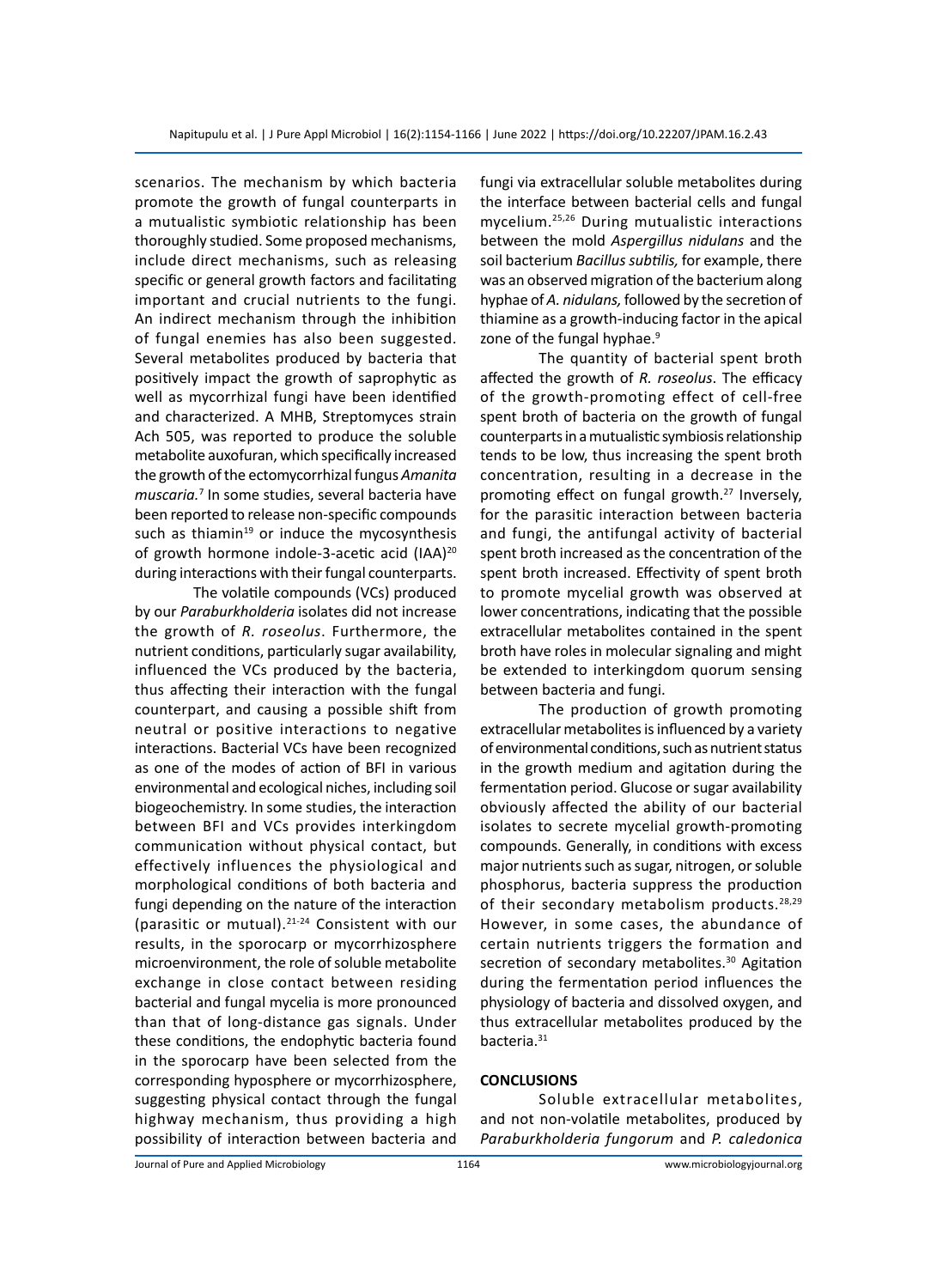can promote the growth of *Rhizopogon roseolus* mycelia. However, the production of these potential metabolites is dependent on various fermentation conditions, such as nutrients (particularly sugar concentration) and agitation during fermentation. *Paraburkholderia* spp. exhibit a species- and nutrient (glucose)-dependent ability to promote the mycelial growth of *R. roseolus*, and the bacterial soluble metabolite(s) play a crucial role in their growth-promoting ability.

#### **ACKNOWLEDGMENTS**

The authors would like to express heartfelt thanks to Professor I Made Sudiana of Research Organization for Environmental and Life Sciences, National Research and Innovation Agency (BRIN) Indonesia for providing information regarding interaction between plant and bacteria.

#### **CONFLICT OF INTEREST**

The authors declare that there is no conflict of interest.

#### **AUTHORS' CONTRIBUTION**

TPN, SPNA, TA, NS performed the experiments. TPN statistically analyzed the data and made illustrations. NS and TPN interpreted the results and drafted the manuscript. All authors read, critically revised and approved the final manuscript for publication.

#### **FUNDING**

This work was supported by a Grant-in-aid for Scientific Research No. 21K05710 from the Japan Society for the Promotion of Science.

#### **DATA AVAILABILITY**

All datasets generated or analyzed during this study are included in the manuscript.

#### **ETHICS STATEMENT**

Not applicable.

#### **REFERENCES**

- 1. Frey-Klett P, Garbaye J, Tarkka M. The mycorrhiza helper bacteria revisited. *New Phytol.* 2007;176(1):22- 36. doi: 10.1111/j.1469-8137.2007.02191.x
- 2. Deveau A, Bonito G, Uehling J, et al. Bacterial-fungal interactions: Ecology, mechanisms and challenges. *FEMS Microbiol Rev.* 2018;42(3):335-352. doi:

10.1093/femsre/fuy008

3. Pramoj Na Ayudhya S, Riffiani R, et al. Isolation of bacteria from fruiting bodies of *Rhizopogon roseolus* and their effect on mycelial growth of host mushroom. *Mushroom Sci Biotechnol.* 2019;27(4):134-139. doi: 10.24465/msb.27.4\_134

4. Shirakawa M, Uehara I, Tanaka M. Mycorrhizosphere bacterial communities and their sensitivity to antibacterial activity of ectomycorrhizal fungi. *Microbes Environ.* 2019;34(2):191-198. doi: 10.1264/ jsme2.ME18146

- 5. Pratama AA, Jimenez DJ, Chen Q, et al. Delineation of a subgroup of the genus *Paraburkholderia*, including *P. terrae* DSM 17804T, *P. hospita* DSM 17164T, and four soil-isolated fungiphiles, reveals remarkable genomic and ecological features-proposal for the definition of a *P. hospita* species clus. *Genome Biol Evol.* 2020;12(4):325-344. doi: 10.1093/gbe/evaa031
- 6. Bending GD. What are the mechanisms and specificity of mycorrhization helper bacteria? *New Phytol.* 2007;174(4):707-710. doi: 10.1111/j.1469- 8137.2007.02076.x
- 7. Riedlinger J, Schrey SD, Tarkka MT, Hampp R, Kapur M, Fiedler H-P. Auxofuran, a novel metabolite that stimulates the growth of fly agaric, is produced by the mycorrhiza helper bacterium *Streptomyces* strain AcH 505. *Appl Environ Microbiol.* 2006;72(5):3550-3557. doi: 10.1128/AEM.72.5.3550-3557.2006
- 8. Uehling JK, Entler MR, Meredith HR, et al. Microfluidics and metabolomics reveal symbiotic bacterial- fungal interactions between *Mortierella elongata* and *Burkholderia* include metabolite exchange. *Front Microbiol.* 2019;10:2163. doi: 10.3389/ fmicb.2019.02163
- 9. Abeysinghe G, Kuchira M, Kudo G, et al. Fungal mycelia and bacterial thiamine establish a mutualistic growth mechanism. *Life Sci Alliance.* 2020;3(12):e202000878. doi: 10.26508/lsa.202000878
- 10. Velez P, Espinosa-Asuar L, Figueroa M, et al. Nutrient dependent cross-kingdom interactions: Fungi and bacteria from an oligotrophic desert oasis. *Front Microbiol.* 2018;9:1755. doi: 10.3389/ fmicb.2018.01755
- 11. Lohberger A, Spangenberg JE, Ventura Y, et al. Effect of organic carbon and nitrogen on the interactions of *Morchella* spp. and bacteria dispersing on their mycelium. *Front Microbiol.* 2019;10:124. doi: 10.3389/ fmicb.2019.00124
- 12. Sun Q, Li J, Finlay RD, Lian B. Oxalotrophic bacterial assemblages in the ectomycorrhizosphere of forest trees and their effects on oxalate degradation and carbon fixation potential. *Chem Geol.* 2019;514:54-64. doi: 10.1016/j.chemgeo.2019.03.023
- 13. Hammarlund SP, Harcombe WR. Refining the stress gradient hypothesis in a microbial community. *Proc Natl Acad Sci.* 2019;116(32):15760-15762. doi: 10.1073/pnas.1910420116
- 14. Coenye T, Laevens S, Willems A, et al. *Burkholderia fungorum* sp. nov. and *Burkholderia caledonica*  sp. nov., two new species isolated from the environment, animals and human clinical samples. *Int J Syst Evol Microbiol.* 2001;51(3):1099-1107. doi: